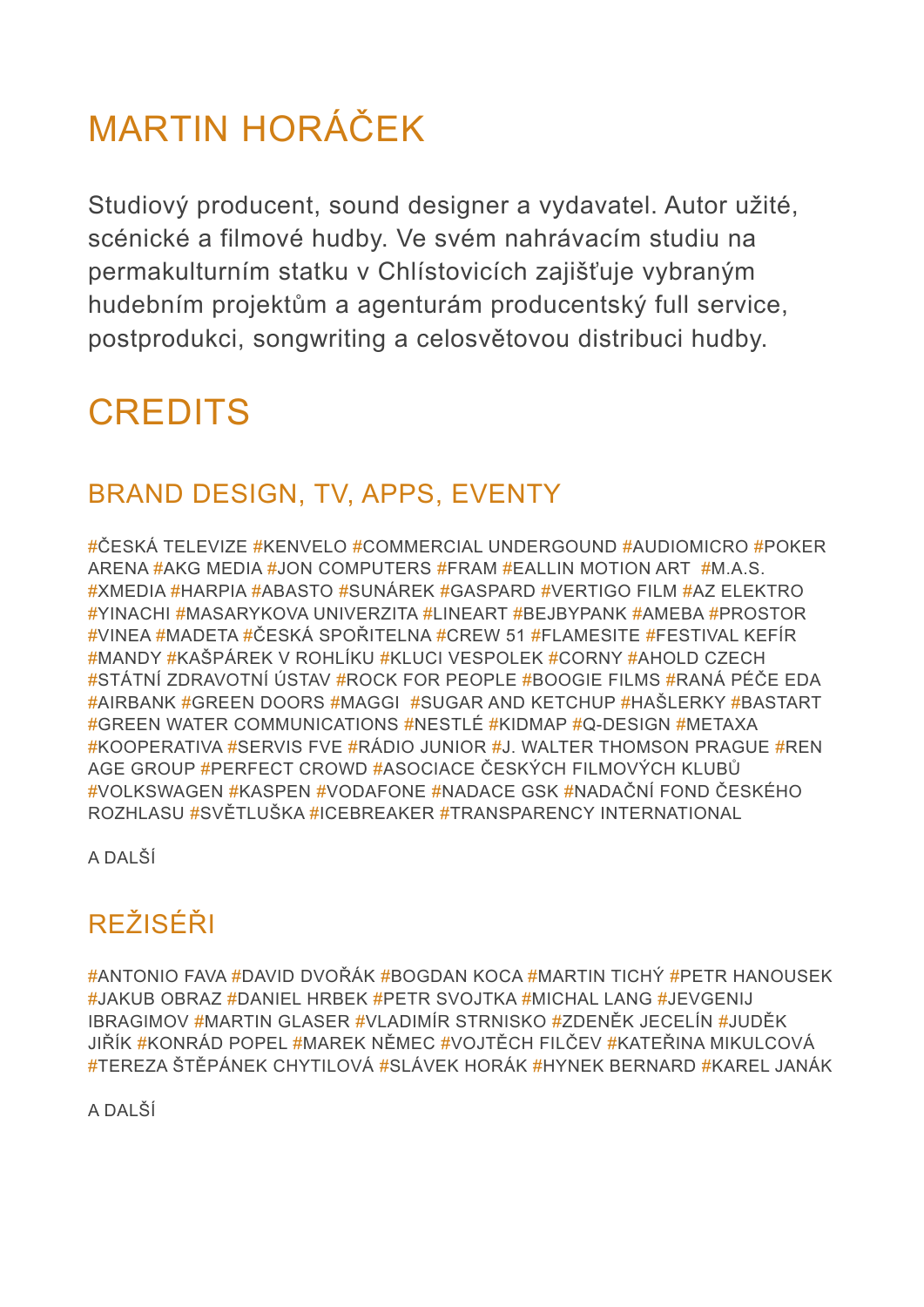#### SONGWRITING

#DEBBI #MONIKA NAČEVA #TEREZ WRAU #ONDŘEJ BAUER #KAMIL STŘIHAVKA #TONYA GRAVES #RADEK GIPSY BANGA #LENKA DUSILOVÁ #VOJTA JÁGL #MÁRDI #JIRKA ŠPONAR #MATĚJ PTASZEK #JAN KALINA #VILÉMOVA KAPELA #ROMANA NEUMANOVÁ #HANA ZAGOROVÁ #ELIŠKA DVOŘÁKOVÁ #EN.DRU #ANEŽKA MEJZROVÁ #ONDŘEJ PEČENKA #TOMÁŠ NEUWERTH #PETR ŠTURMA #FILIP NEBŘENSKÝ #MILAN CAIS #ADRIAN T. BELL #KLÁRA VYTISKOVÁ

A MNOHO DALŠÍCH

### SCÉNICKÁ HUDBA

#OSTŘE SLEDOVANÉ VLAKY / B. KOCA / REŽIE: M. TICHÝ / CYPRIAN KAMIL NORWID THEATER JELENIA GORA #SEN NOCI SVATOJÁNSKÉ / W. SHAKESPEARE / REŽIE: P. SVOJTKA / MĚSTSKÁ DIVADLA PRAŽSKÁ #SPOLUPRACOVNÍCI / J. HODGE / REŽIE: M. LANG / DIVADLO POD PALMOVKOU #NO COMMENT / E. IBRAGIMOV / REŽIE: E. IBRAGIMOV / JIHOČESKÉ DIVADLO V ČESKÝCH BUDĚJOVICÍCH #MARYŠA / A. + V. MRŠTÍKOVÉ / REŽIE: M. LANG / MORAVSKO-SLEZSKÉ NÁRODNÍ DIVADLO #OTHELLO / W. SHAKESPEARE / REŽIE: M. LANG / DIVADLO POD PALMOVKOU #BOMBY, PRACHY, LÁSKA! / A. FAVA / REŽIE: A. FAVA / ŠVANDOVO DIVADLO #KONEČNĚ ŠŤASTNÁ? / L. COX / REŽIE: P. SVOJTKA / MĚSTSKÁ DIVADLA PRAŽSKÁ #KRVAVÁ SVATBA / F. G. LORCA / REŽIE: M. LANG / DIVADLO POD PALMOVKOU #KRÁL LEAR / W. SHAKESPEARE / REŽIE: P. SVOJTKA / MĚSTSKÁ DIVADLA PRAŽSKÁ #PROROK ILJA / T. SLOBODZIANEK / REŽIE: M. GLASER / JIHOČESKÉ DIVADLO V ČESKÝCH BUDĚJOVICÍCH #CLAVIJO / J. W. GOETHE, J. VOSTRÝ / REŽIE: V. STRNISKO / ŠVANDOVO DIVADLO #PERPLEX / M. VON MAYENBURG / REŽIE: P. SVOJTKA / MĚSTSKÁ DIVADLA PRAŽSKÁ #KAŠPÁREK V ROHLÍKU / D. DVOŘÁK a Z. JECELÍN / REŽIE: D. DVOŘÁK a Z. JECELÍN / JIHOČESKÉ DIVADLO V ČESKÝCH BUDĚJOVICÍCH #POZOR JAGUÁR / N. R. NASH / REŽIE: P. SVOJTKA / DIVADLO POD PALMOVKOU #RONIA DCERA LOUPEŽNÍKA / A. LINDGRENOVÁ / REŽIE: Z. JECELÍN / JIHOČESKÉ DIVADLO V ČESKÝCH BUDĚJOVICÍCH #SUPERČLOVĚK / J. JANKŮ a P. SVOJTKA / REŽIE: P. SVOJTKA / MĚSTSKÁ DIVADLA PRAŽSKÁ #KAŠPÁREK V ROHLÍKU 2 / D. DVOŘÁK / REŽIE: D. DVOŘÁK / JIHOČESKÉ DIVADLO V ČESKÝCH BUDĚJOVICÍCH #PORUČÍK Z INISHMORU / M. MCDONAGH / REŽIE: D. HRBEK / ŠVANDOVO DIVADLO #DR. JEKYLL A MR. HYDE / P. + Z. JECELÍNOVÉ / REŽIE: Z. JECELÍN / JIHOČESKÉ DIVADLO V ČESKÝCH BUDĚJOVICÍCH #HRÁČI / N. V. GOGOL / REŽIE: P. SVOJTKA / MĚSTSKÁ DIVADLA PRAŽSKÁ #PTÁK OHNIVÁK A LIŠÁK ZORRO / REŽIE: Z. JECELÍN / Z. JECELÍN / JIHOČESKÉ DIVADLO V ČESKÝCH BUDĚJOVICÍCH #PŘÍBĚH O STRACENÉM SRDCI / J. BUREŠOVÁ / REŽIE: J. BUREŠOVÁ / DDŠ BÝCHORY - MĚSTSKÉ DIVADLO KOLÍN #DON JUAN / MOLIÉRE / REŽIE: M. LANG / DIVADLO POD PALMOVKOU #HAVRANE Z KAMENE / T. PĚKNÝ / REŽIE: Z. JECELÍN / JIHOČESKÉ DIVADLO V ČESKÝCH BUDĚJOVICÍCH #PŘÍBĚH HRAČEK / R. NECHUTOVÁ - L. JIŘÍK/ REŽIE: L. JIŘÍK / MINARET #MANDRAGORA / N. MACHIAVELLI / REŽIE: D. HRBEK / ŠVANDOVO DIVADLO #ŽEBRÁCKÁ OPERA / V. HAVEL / REŽIE: M. LANG / ŠVANDOVO DIVADLO #KRÁLOVNA HADŮ / Z. JECELÍN / REŽIE: Z. JECELÍN / JIHOČESKÉ DIVADLO V ČESKÝCH BUDĚJOVICÍCH #PEER GYNT / H. IBSEN / P. SVOJTKA / MĚSTSKÁ DIVADLA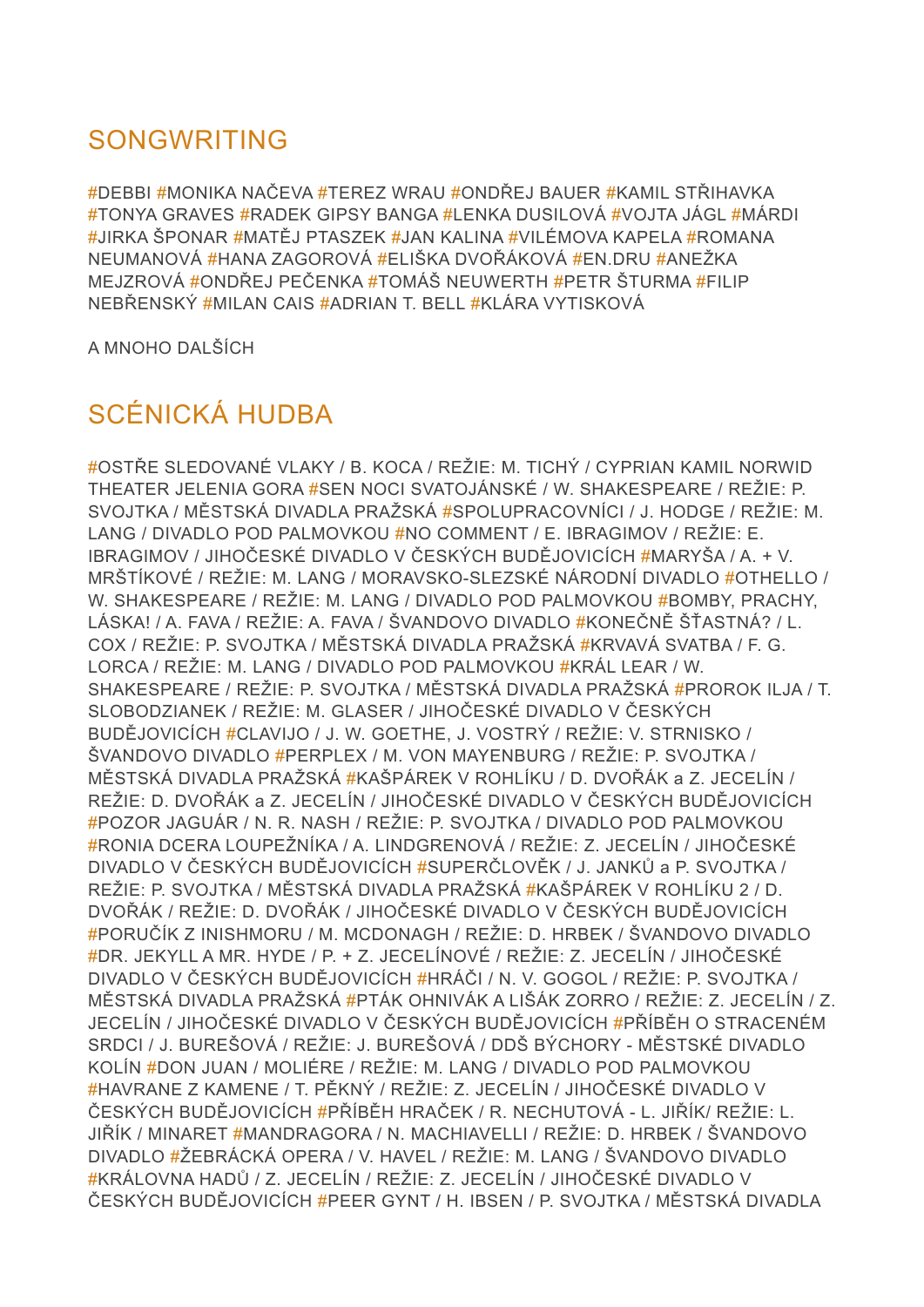PRAŽSKÁ,#PERIFERIE / F. LANGER / REŽIE: D. HRBEK / ŠVANDOVO DIVADLO #TADY JE KRAKONOŠOVO 1 / Z. JECELÍN - K. POPEL / REŽIE: Z. JECELÍN - K. POPEL / JIHOČESKÉ DIVADLO V ČESKÝCH BUDĚJOVICÍCH #TADY JE KRAKONOŠOVO 2 / Z. JECELÍN - K. POPEL / REŽIE: Z. JECELÍN - K. POPEL / POLÁRKA #JAK NA DRAKY / Z. JECELÍN / REŽIE: Z. JECELÍN / JIHOČESKÉ DIVADLO V ČESKÝCH BUDĚJOVICÍCH #KRÁSKA Z LEENANE / M. MCDONAGH / REŽIE: P. SVOJTKA / DIVADLO NA VINOHRADECH #ŽIVÁ VODA/ K. J. ERBEN, J.JIRKŮ / REŽIE: Z. JECELÍN / JIHOČESKÉ DIVADLO V ČESKÝCH BUDĚJOVICÍCH #MARYŠA / A. + V. MRŠTÍKOVÉ / REŽIE: P. SVOJTKA / MĚSTSKÉ DIVADLO KLADNO #PŘÍBĚJ ULICE / J. BUREŠOVÁ / REŽIE: J. BUREŠOVÁ / DDŠ BÝCHORY - MĚSTSKÉ DIVADLO KOLÍN #CYRANO Z BERGERACU / E. ROSTAND / REŽIE: P. SVOJTKA / DIVADLO F. X. ŠALDY #MARUŠKA A DUCH VÁNOC / Z. JECELÍN / REŽIE: Z. JECELÍN / JIHOČESKÉ DIVADLO V ČESKÝCH BUDĚJOVICÍCH #BRÝLE ELTONA JOHNA / D. FARR / REŽIE: M. LANG / ŠVANDOVO DIVADLO #D. Š. B. / P. POLÁK, Z. JECELÍN a O. AUGUSTA / REŽIE: Z. JECELÍN / JIHOČESKÉ DIVADLO V ČESKÝCH BUDĚJOVICÍCH #ŠKOLA PRO ŽENY / MOLIERE / REŽIE: D. HRBEK / ŠVANDOVO DIVADLO #ČAS BLÁZNŮ / CLAUDE ANDRE PUGET / REŽIE: M. NEMEC / METRO #REVIZOR / N. V. GOGOL / REŽIE: P. SVOJTKA / MĚSTSKÉ DIVADLO KLADNO #VÁŠEŇ JAKO LED / F. CROMMELYNCK / REŽIE: M. LANG / ŠVANDOVO DIVADLO #RICHARD III. / W. SHAKESPEARE / REŽIE: P. SVOJTKA / MĚSTSKÉ DIVADLO KLADNO #OKO ZA OKO/ W. ShHAKESPEARE / M. LANG / ŠVANDOVO DIVADLO #DIVOKÝ TYGR / Z. JECELÍN / REŽIE: Z. JECELÍN / JIHOČESKÉ DIVADLO V ČESKÝCH BUDĚJOVICÍCH #ZLOČIN A TREST / F. M. DOSTOJEVSKÝ / REŽIE: M. LANG / DISK #ČAS KATŮ / K. HAMVAI / REŽIE: M. LANG / ŠVANDOVO DIVADLO #HADÍ KLUBKO / M. LANG / REŽIE: M. LANG / ŠVANDOVO DIVADLO #BAD BATH / D. DVOŘÁK / REŽIE: D. DVOŘÁK / IGDYŽ #MNOHO POVYKO PRO NIC / W. SHAKESPEARE / REŽIE: Z. JECELÍN / DIVADELNÍ ŠKOLA #KLÍČOVOU DÍRKOU / J. ORTON / REŽIE: M. LANG / JIHOČESKÉ DIVADLO V ČESKÝCH BUDĚJOVICÍCH #TARTUFFE / MOLIERE / REŽIE: D. HRBEK / ŠVANDOVO DIVADLO #VÝTAH NEJEDE / Z. JECELÍN / REŽIE: Z. JECELÍN / DIVADELNÍ ŠKOLA #VOLPONE / B. JOHNOS / REŽIE: D. HRBEK / ŠVANDOVO DIVADLO #CESTA KOLEM SVĚTA / REŽIE: Z. JECELÍN / Z. JECELÍN / DIVADELNÍ ŠKOLA #VAŠÍČEK 22 / D. DVOŘÁK / REŽIE: D. DVOŘÁK / IGDYŽ #ÚŘEDNÍ HODINY / D. DVOŘÁK / REŽIE: D. DVOŘÁK / IGDYŽ #TANGO SÓLO / T. BUCHSTEINER / REŽIE: P. SVOJTKA / DIVADLO NA VINOHRADECH

A DALŠÍ

#### ALBA

#DEBBI - BREAK / UNIVERSAL MUSIC / SONGWRITING #WxP - PODZIM / WxP & TRUE NOTE RECORDS IND. / DIGITÁLNÍ RELEASE #WxP - VESMÍR / WxP & TRUE NOTE RECORDS IND. / DIGITÁLNÍ RELEASE #KAŠPÁREK V ROHLÍKU - TEN HALYWŮD / BEJBYPANK / SONGWRITING A DIGITÁLNÍ RELEASE #KAŠPÁREK V ROHLÍKU - KAŠPÁREK NAVŽDY / BEJBYPANK / SONGWRITING A DIGITÁLNÍ RELEASE #PORUČÍK Z INISHMORU / ŠVANDOVO DIVADLO / AUTOR A STUDIOVÁ PRODUKCE #VNITŘNÍ ÚSMĚV / DOBROMYSL / SONGWRITING A STUDIOVÁ PRODUKCE #KAŠPÁREK V ROHLÍKU - JEŽÍŠKU PANÁČKUJ / BEJBYPANK / SONGWRITING, STUDIOVÁ PRODUKCE A DIGITÁLNÍ RELEASE #DESPISE / DESPISE / ORCHESTRÁLNÍ ARANŽE #ANCIENT DESIRE / BLACK SHIRE RECORDS / STUDIOVÁ KOPRODUKCE A DIGITÁLNÍ RELEASE #KAŠPÁRKOVA POSTŘELENÁ AUDIO KNIHA / BEJBYPANK / SONGWRITING, STUDIOVÁ